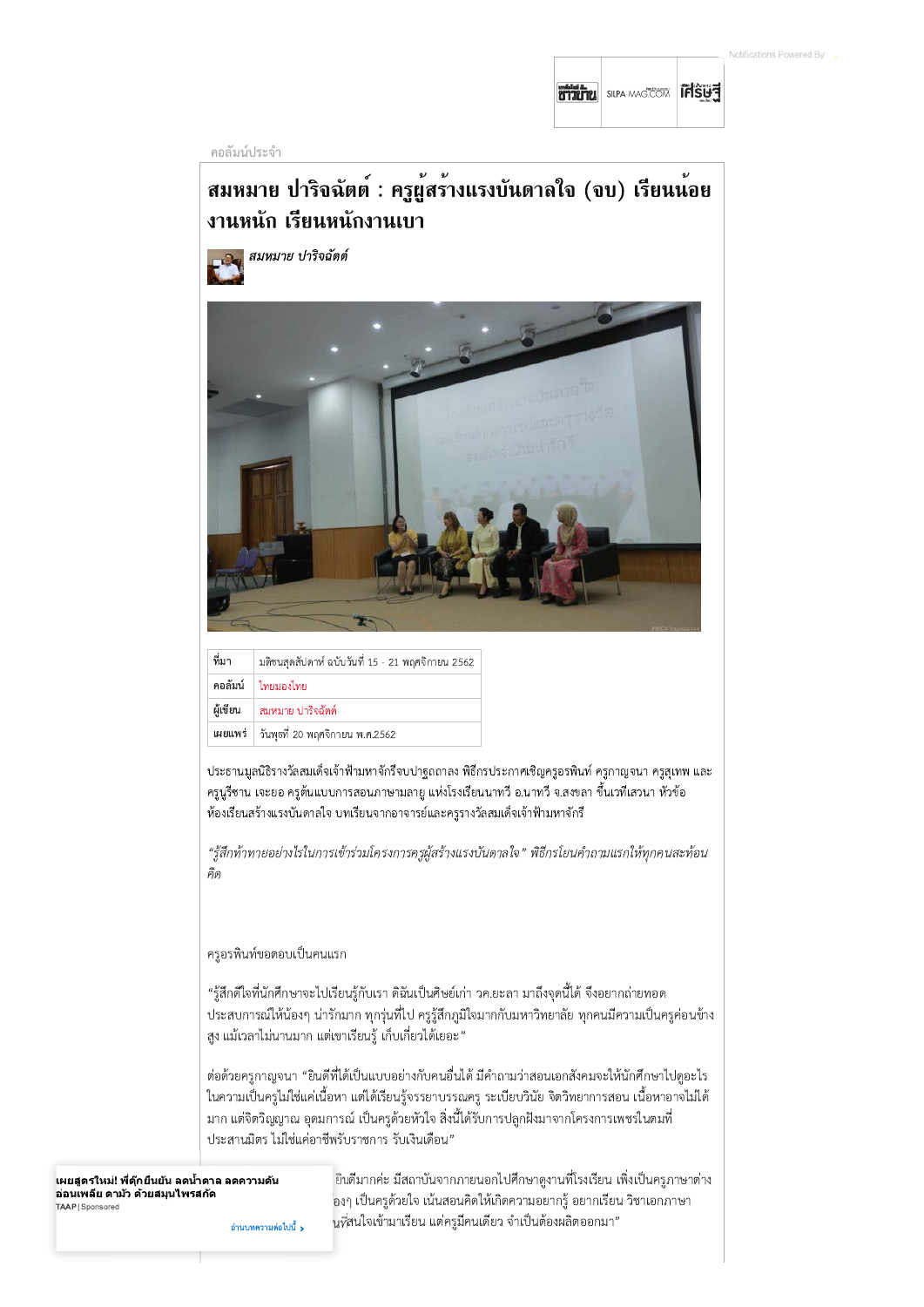ครูสุเทพเล่าภูมิหลัง "ผมจบจากราชภัฏยะลาปี 2532 อาศัยความเป็นตัวของตัวเองด้วยหลายกระบวนการ สิ่งแรกรู้จักตัวเราเองก่อน ทั้งกาย วาจา ใจ ถามตัวเราก่อน อยู่อย่างไรหากเพื่อนไม่อยากอยู่ด้วย เราต้องปรับ ้ตัวเองก่อน วาจาการพูดการคุย เสวนากับเพื่อนเราพูดแรงไปไหม กับผู้ใหญ่กว่าเรา น้องๆ เรา เรื่องของจิตใจ ต้องนำมาคิด

ี ประเด็น 2 ผมจบเอกอนุบาล เป็นผู้ชายคนเดียวเป็นไข่แดง ทำอย่างไรให้เป็นไข่แดงที่มีพลัง ตั้งชมรม ้นักศึกษาครู ผู้ทำประโยชน์ต่อสถาบัน ตัวเราต้องเอาตัวให้รอด หากไม่สอนให้ศิษย์รู้วิธีการเอาตัวรอดก็ไม่เกิด ี ประโยชน์ ต้องรู้ การเมือง เศรษฐกิจ สังคม วัฒนธรรม ดึงสังคมมาร่วมบูรณาการ สอนการงานพื้นฐานอาชีพ ้ ด้วยความจนของเราเอง เคยกินน้ำแทนขนม เด็กรุ่นใหม่พ่อ-แม่พร้อมทุกอย่าง อยู่ที่เราจะเอาหรือไม่เอา มอง ้ตัวเองก่อน อยากจะย้ำว่า เรียนน้อยงานหนัก เรียนหนักงานเบา

ทำศูนย์ช่างที่โรงเรียนใช้เวลาว่างมาฝึก รับจ้างเพื่อเอาเงินมาใช้สำหรับการเรียนการสอน ดูแลเด็กมาโรงเรียน ้เด็กมาสายเขารู้ตัวเองอยู่แล้วผิดระเบียบโรงเรียน เราเป็นครูต้องถาม จะได้อะไรดีๆ จากเด็กอีกเยอะ บางคน ไม่ตอบ กว่าจะพูดความจริงออกมา ว่าเขาต้องช่วยพ่อ-แม่ดูแลน้อง เก็บยาง มาสายเด็กก็ต้องการมาโรงเรียน ้ถึงแม้รู้ว่าครูจะตีก็ยังมา ต้องช่วยดูแลเด็กเหล่านี้ เขาจะจำเราไม่ลืม

"หัวใจของความเป็นครูอยู่ตรงนี้"

้ผู้ฟังทั้งห้องยังใจจดใจจ่อกับคำตอบของครูแต่ละคน พิธีกรป้อนคำถามสองต่อ ข้อเสนอแนะต่อโครงการครูผู้ สร้างแรงบันดาลใจมีอย่างไร

่ ครูอรพินท์ "อยากให้เด็กไปฝังตัวให้นานกว่านี้ อยู่หลายวันจะรู้จักนักเรียนมากขึ้น อย่างน้อย 1 สัปดาห์ จะ ่ เห็นวิธีการเรียนการสอน การปฏิบัติ การใช้ชีวิตของครู ได้เรียนรู้หลายๆ อย่าง จะได้อะไรมากกว่านี้ อยากให้ นำมาปรับในชีวิตตัวเอง ด้านจรรยาบรรณครู รูปแบบ กิจกรรม เอามาประยุกต์ใช้ให้ได้ ให้เข้าใจ เข้าถึง ้พัฒนา ทำในสิ่งที่รัก รักในสิ่งที่ทำ"

่ ครูกาญจนาขอคิวต่อ "ครูยุคใหม่ต้องทันเด็ก รู้จักเด็กมีชีวิตความเป็นอยู่อย่างไร พยายามปรับให้ทันเด็ก ให้ ช่วยตัวเอง ปฏิบัติด้วยตัวเอง"

่ ครูสุเทพรับไมค์ต่อ "ประสบการณ์ของคนเรามี 2 ประเภท สมหวัง กับเจ็บซ้ำ ผิดหวัง ต้องนำประสบการณ์ ่ เหล่านั้นหาแนวทางสร้างเป็นนวัตกรรมของเรา 3 จังหวัดชายแดนภาคใต้ทำไมการศึกษาถึงตกต่ำ เอา ประสบการณ์ไปช่วยกันแก้ปัญหา แนวทางนำไปใช้กับสังคม ชุมชน ครอบครัว

้ผศ.ดร.เกสรี ลัดเลีย รองอธิการบดีฝ่ายวิชาการ เสริมต่อ "กิจกรรมปลูกฝังจิตวิญญาณความเป็นครู ความสุข ิจากการเป็นผู้ให้ เปรียบเทียบไม่ได้กับอะไร ความรัก ความปรารถนาดีไม่ได้มาจากการเรียน แต่มาจากการ ้ฝึก การปลูกฝัง ขอเป็นกำลังใจ เก็บพลัง ความหวัง ความฝัน เก็บแรงใจไว้หล่อเลี้ยง อย่างครูชาตรี สำราญ ้เปิดบ้านเป็นอาศรมให้ลูกศิษย์ไปเรียนรู้ ทุกเรื่อง เขียนแผนการเรียนการสอน เป็นแหล่งเรียนรู้ของครูในพื้นที่ ชายแดนภาคใต้"

การเสวนาช่วงเช้าจบลงด้วยความอิ่มเอมใจของผู้ฟังทุกฝ่าย ช่วงบ่ายคณะผู้ดำเนินโครงการเปิดการหารือต่อ เพื่อหาแนวทางว่าจะต่อยอดโครงการและหล่อหลอมนักศึกษาครูรุ่นใหม่อย่างไร

ิ ครูอรพินท์เสนอว่า ต้องถามเด็ก ครูที่เขาประทับใจเป็นใคร เป็นอย่างไร ชวนครูเหล่านี้มาพูดคุย เพื่อเป็นต้น แบบของนักศึกษา ให้เด็กเขียนความในใจที่มีต่อครู อีกอย่างทัศนคติของครูในโรงเรียนต่อนักศึกษาที่ไปฝึก ประสบการณ์ก็มีส่วนสำคัญ

้ครูชาตรีเสนอให้ความเห็นว่า การเตรียมความพร้อมเด็กก่อนไปฝึกประสบการณ์วิชาชีพเป็นเรื่องสำคัญ อย่า รีบ รีบจะได้ของเลว ไม่รีบจะได้ของเรียบ จัดกลุ่มเด็ก ระดมความคิด พีแอลซี ครูรวกๆ เด็กก็จะรวก ถ้าฝึก เขาแน่นแล้ว วิจัย เก็บข้อมูลเพื่อพัฒนาต่อ

ครสเทพสะท้อบว่า ให้เด็กไปหาโรงเรียน จัดการชีวิตเอง เจออะไรในการแสวงหาก็ไม่ต้องห่วง ให้เด็กคิดเอง

้เผยสูตรใหม่! พี่ตุ๊กยืนยัน ลดน้ำตาล ลดความดัน ้อ่อนเพลีย ตามัว ด้วยสมุนไพรสกัด TAAP | Sponsored

้นะน้ำ เตรียมเด็ก เตรียมโรงเรียน บริหารจัดการหลักสูตร การมีส่วนร่วมไม่ ที่ ผู้นำศาสนา ผู้นำชุมชน ต้องทำให้โรงเรียนเป็นพื้นที่สร้างสรรค์ของชุมชน

้อ่านบทความต่อไปนี้ **>**